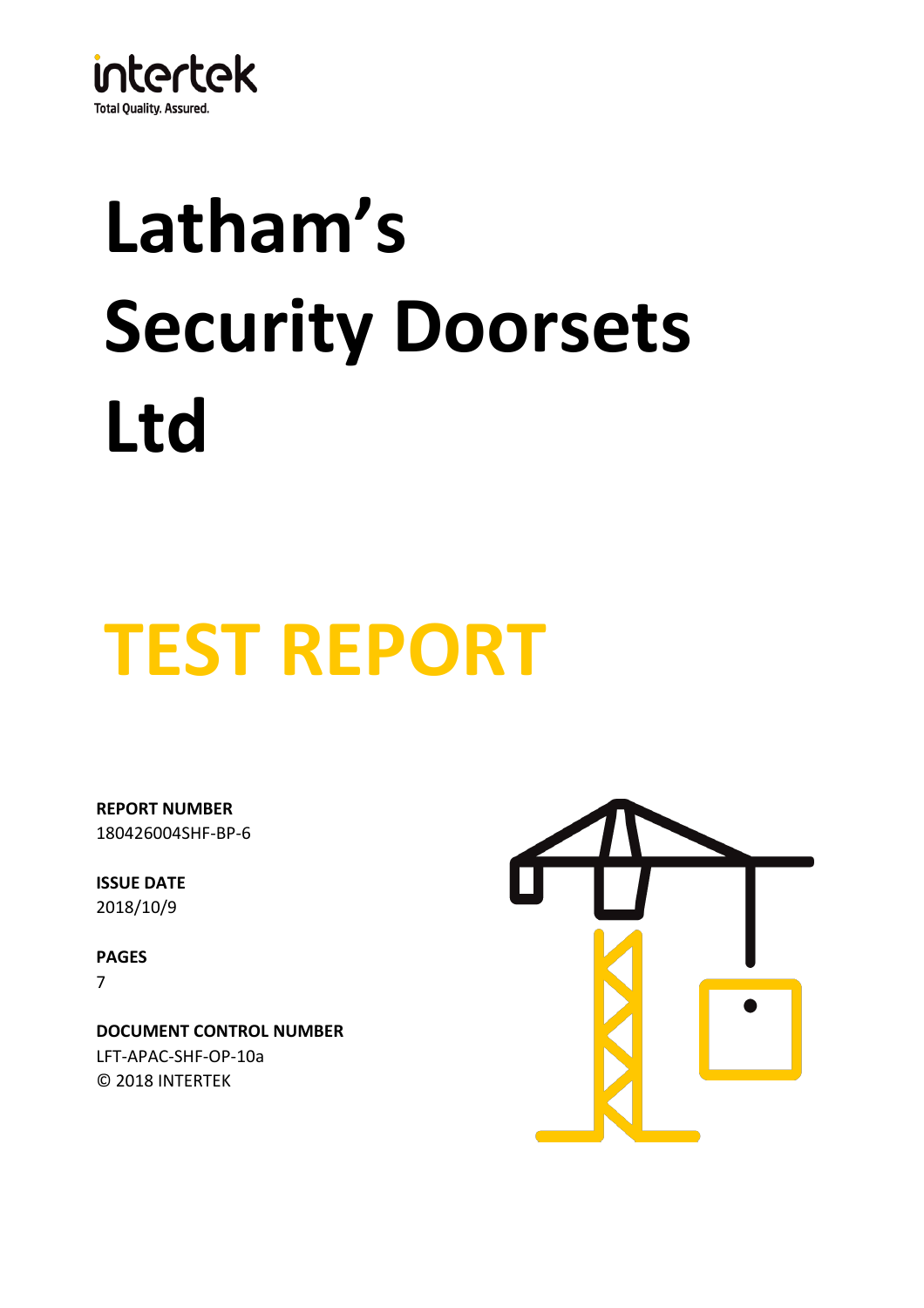

| <b>Issue Date:</b>        | 2018/10/9                                                                                                           | Intertek Report No. 180426004SHF-BP-6 |
|---------------------------|---------------------------------------------------------------------------------------------------------------------|---------------------------------------|
| Applicant:                | Latham's Security Doorsets Ltd                                                                                      |                                       |
| <b>Applicant Address:</b> | No.C29 Export Trade Processing Zone, Economic Exploration Garden, Chongqing<br>North New District, Chongging, China |                                       |
| Attn:                     | Ricky                                                                                                               |                                       |
| <b>SUBJECT:</b>           | Performance testing<br><b>STEEL DOOR</b>                                                                            |                                       |

Dear Sir,

This test report represents the results of our evaluation of the above referenced product(s) to the requirements contained in the following standards:

| <b>TEST METHODS AND STANDARDS</b> |  |  |  |
|-----------------------------------|--|--|--|
|                                   |  |  |  |

#### Refer to the next following Pages.

| <b>SAMPLE ID</b>  | <b>MODEL</b>    | <b>SPECIFICATION</b> |
|-------------------|-----------------|----------------------|
| S180426004SHF.006 | BF1/2NN****XA70 | 2200mm*2200mm        |
|                   |                 |                      |
|                   |                 |                      |

| SAMPLE RECEIEVED: | 2018/5/29 |           |
|-------------------|-----------|-----------|
| TESTED FROM:      | 2018/7/23 | 2018/10/9 |

This report is for the exclusive use of Intertek's Client and is provided pursuant to the agreement between Intertek and its Client. Intertek's responsibility and liability are limited to the terms and conditions of the agreement. Intertek assumes no liability to any party, other than to the Client in accordance with the agreement, for any loss, expense or damage occasioned by the use of this report. Only the Client is authorized to permit copying or distribution of this report and then only in its entirety. Any use of the Intertek name or one of its marks for the sale or advertisement of the tested material, product or service must first be approved in writing by Intertek. The observations and test results in this report are relevant only to the sample tested. This report by itself does not imply that the material, product, or service is or has ever been under an Intertek certification program.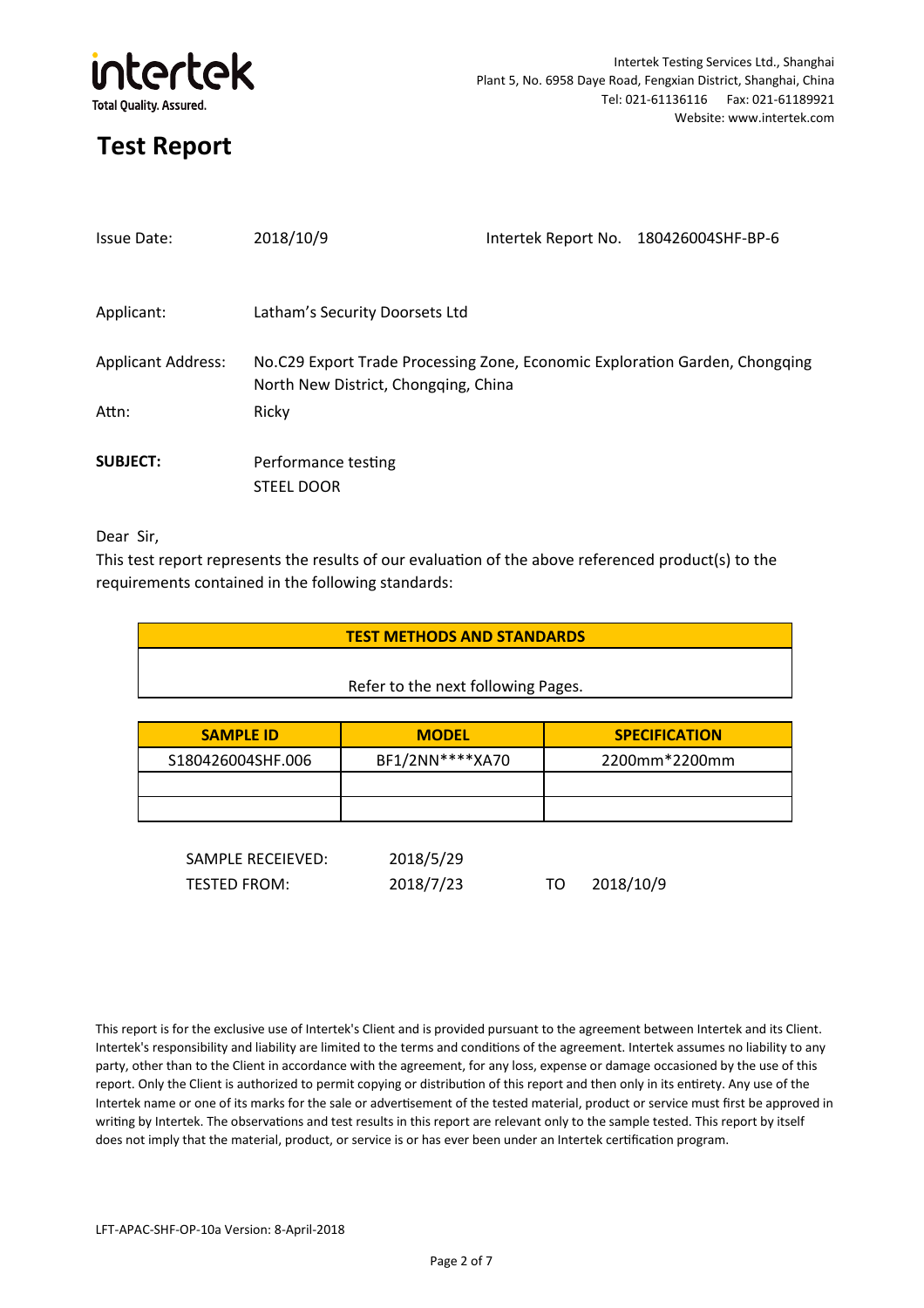intertek **Total Quality. Assured.** 

## **Test Report**

| Issue Date:                                  | 2018/10/9       | Intertek Report No. 180426004SHF-BP-6 |     |                |
|----------------------------------------------|-----------------|---------------------------------------|-----|----------------|
| <b>Test Items, Method and Results:</b>       |                 |                                       |     |                |
| Test method: ISO 10140-2:2010                |                 |                                       |     |                |
| Temperature:                                 | 28 $^{\circ}$ C | <b>Relative Humidity:</b>             | 70  | ℅              |
| Volume of the source room: $112 \text{ m}^3$ |                 | Volume of the receiving room:         | 137 | m <sup>3</sup> |
| Specimen area:                               | 4.9 $m^2$       | (detail drawing see Test Photos)      |     |                |

| Frequency | Sound Reduction |  |
|-----------|-----------------|--|
| (Hz)      | Index, Ri (dB)  |  |
| 100       | 25.0            |  |
| 125       | 26.8            |  |
| 160       | 27.7            |  |
| 200       | 29.4            |  |
| 250       | 30.0            |  |
| 315       | 28.8            |  |
| 400       | 29.8            |  |
| 500       | 32.6            |  |
| 630       | 33.3            |  |
| 800       | 34.8            |  |
| 1000      | 39.4            |  |
| 1250      | 43.2            |  |
| 1600      | 45.7            |  |
| 2000      | 48.3            |  |
| 2500      | 49.3            |  |
| 3150      | 48.8            |  |
| 4000      | 49.7            |  |
| 5000      | 51.5            |  |



#### **Ra�ng according to ISO 717-1:2013**

| Weighted Sound reduction index          | $RW(C;ctr) =$ 38 (-1; -4) |               | dB |
|-----------------------------------------|---------------------------|---------------|----|
| Spectrum A-weighted pink noise          | $C=$                      |               | dB |
| Spectrum A-weighted urban traffic noise | $C$ tr=                   | $\mathcal{L}$ | dB |

Note:

1. Evaluation based on laboratory measurement results obtained by an engineer method.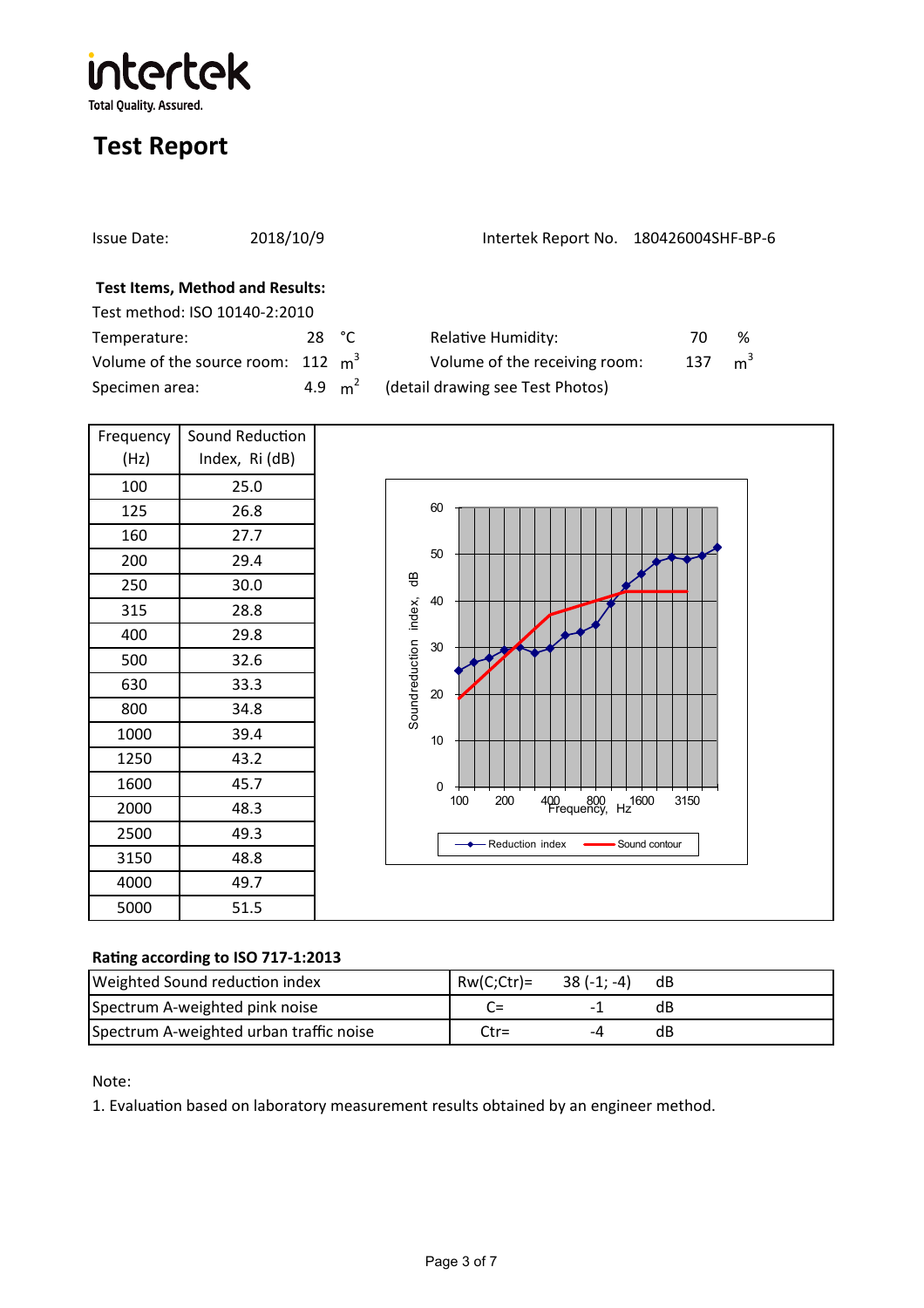

#### **Test Photos:**

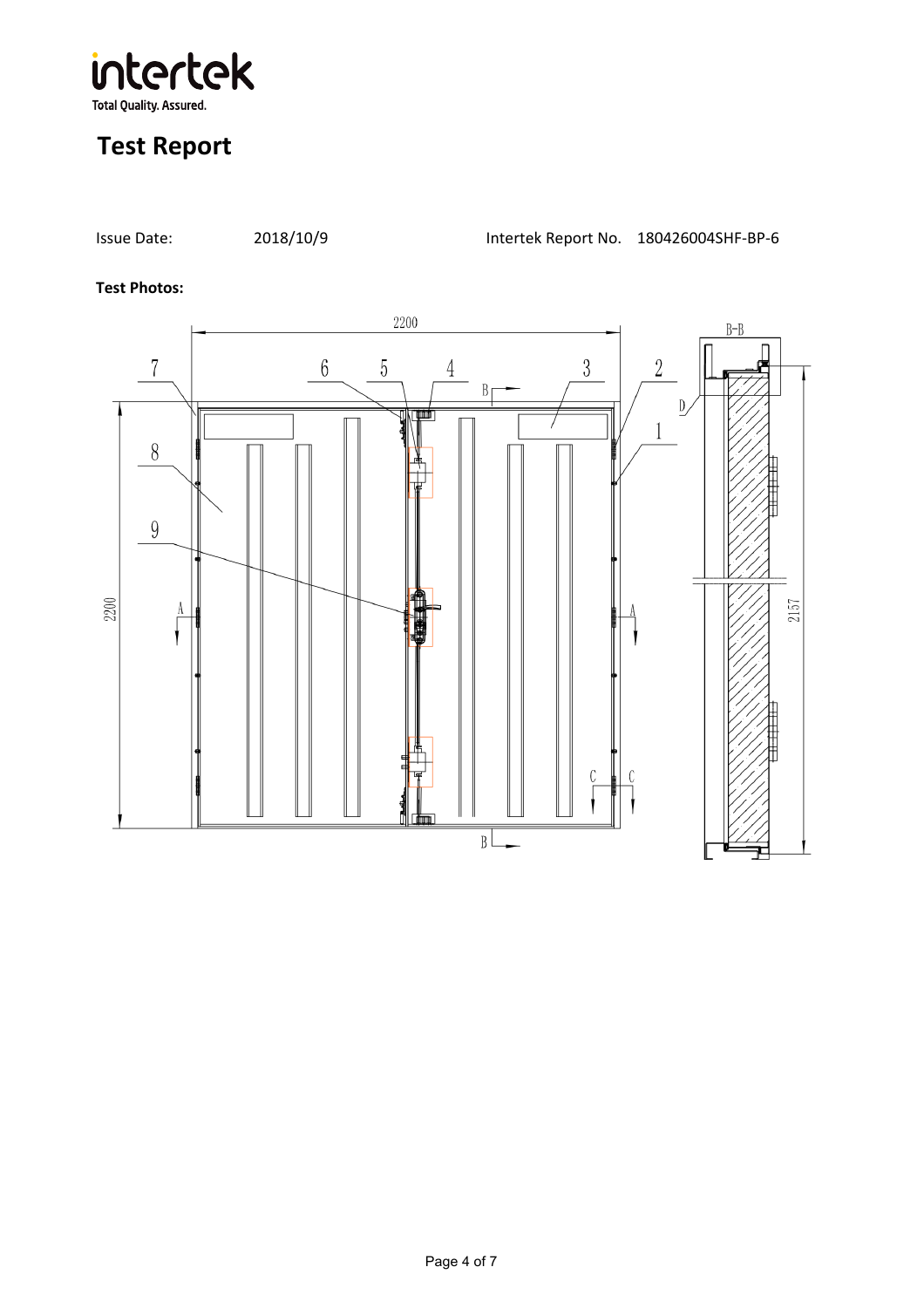intertek **Total Quality. Assured.** 

## **Test Report**



Sample drawing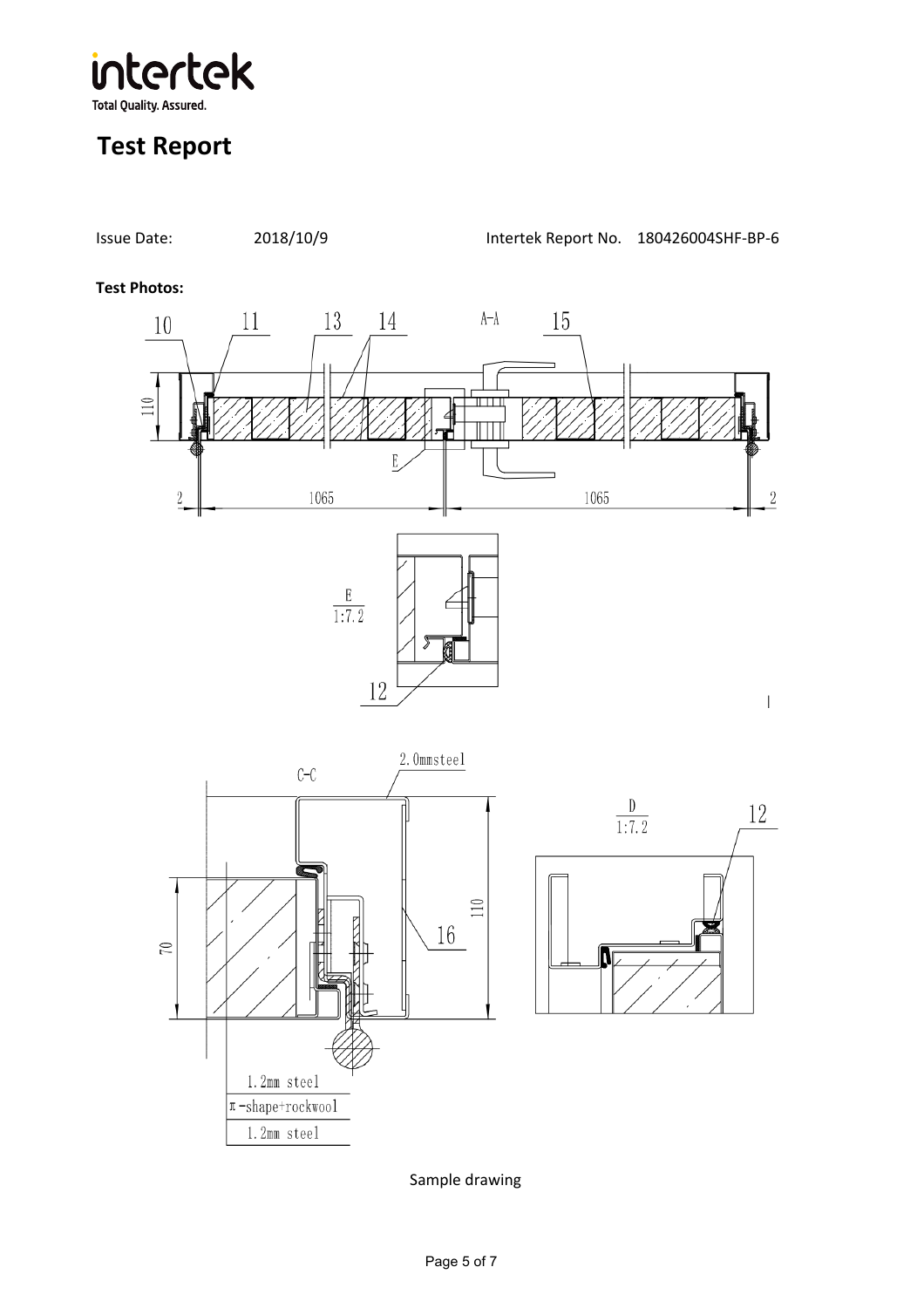

Issue Date: 2018/10/9 Intertek Report No. 180426004SHF-BP-6

#### **Test Photos:**





Test set up

Page 6 of 7